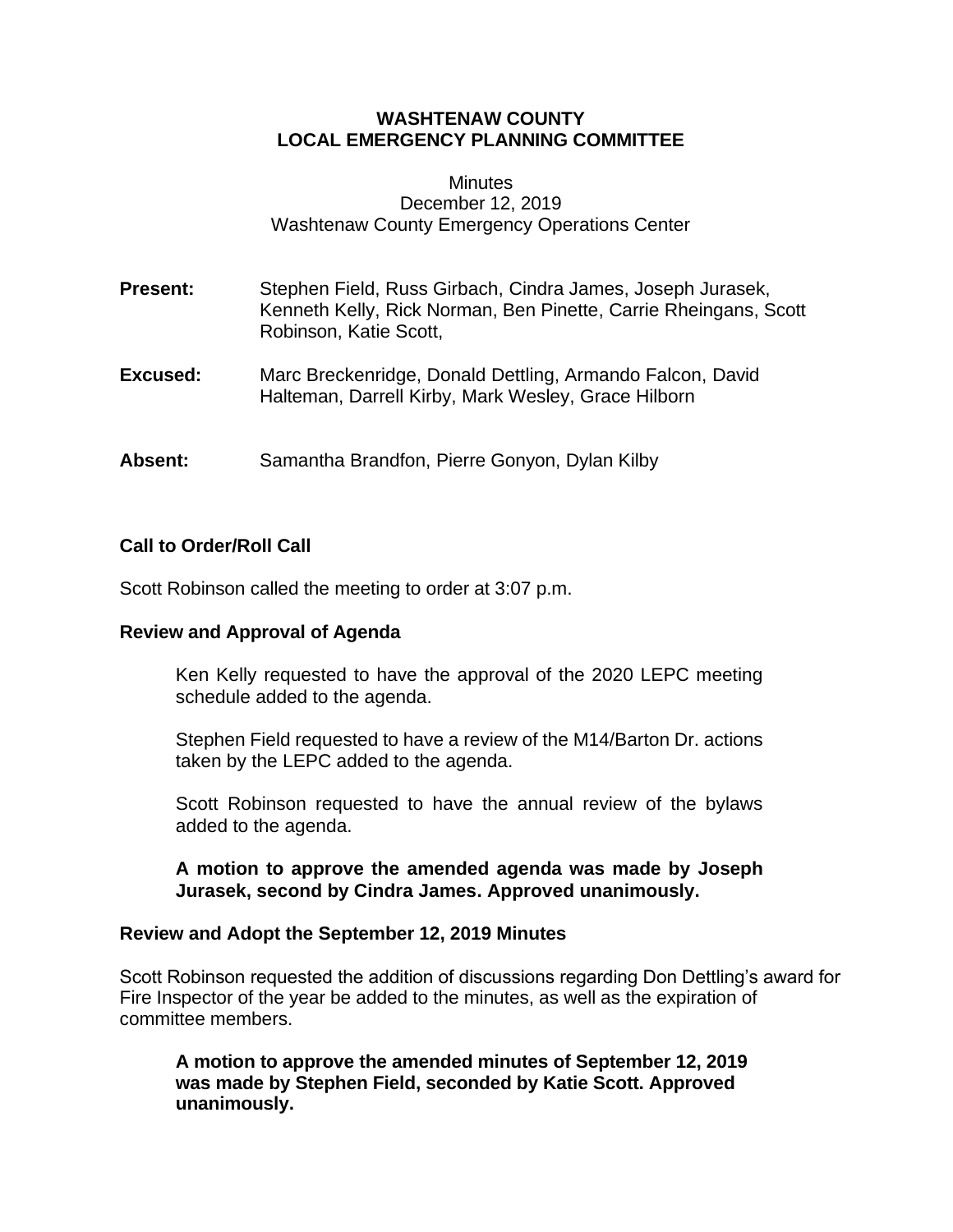LEPC Minutes December 12, 2019 Page Two

**Public Comment –** None

**Announcements –** None

# **Old Business**

# **A. Information Coordinator's Report**

Ken Kelly distributed and reviewed his report as follows:

- As of December 11, 47 EHS sites have updated plans
- No new plans have been created since our last meeting.

Ken stated that he has been communicating with Cayman Chemical Corporation in order to develop an emergency response plan for their business. They store several different chemicals on site and the only extremely hazardous substance is about 1100 pounds of Sulfuric Acid contained in various batteries.

Also, Ken reminded those present about the upcoming Sara Title III reporting training workshop at WCC on February 13, 2020, as well as, a webinar on January 9, 2020.

Furthermore, Ken informed the committee that the license for the Tier II Manager was renewed for another year at the cost of \$1500.00. This license allows for access to all Washtenaw County Tier II reports and ensures that all the local fire departments have access to these reports.

**B. Emergency Coordinator's report** – Ben Pinette presented the Emergency Coordinator's report and spoke about several different events that have occurred since our last meeting. Those events included Washtenaw County Emergency Service's annual disaster exercise, which took place on September 19, 2019; two more accidents at EB M14/Barton Drive, one that resulted in a semi leaking 200 gallons of fuel from its saddlebags. The hazard was mitigated before any of the fuel could enter into the Huron River. The other accident at EB M14/Barton involved a semi that rolled over which resulted in closure of M14 for cleanup. No serious injuries or additional hazards were reported. Ben Pinette also reviewed a list of weather events that had occurred since our last meeting.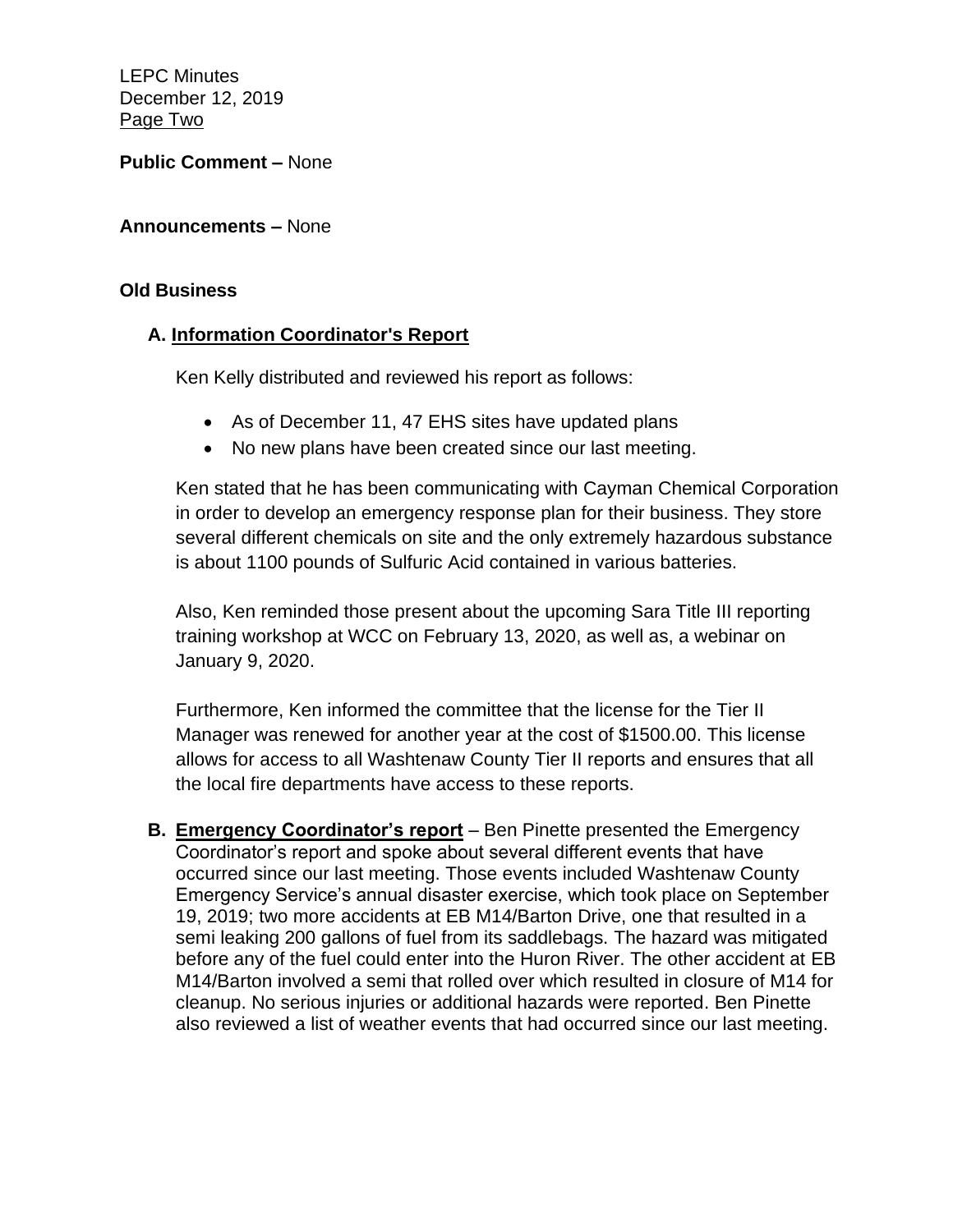**C. HazMat Team Director's report** – Referencing the accident on EB M14/Barton on December 9, Russ Girbach informed the committee that there was, in fact, a sheen on the water. The HazMat team took the appropriate steps to mitigate the situation.

Russ stated that the HazMat Team, Ann Arbor Township Fire Department, Ann Arbor City Fire Department, and the City of Ann Arbor's Water Resource Department all attended a training that focused on responding to incidents that happen at EB M14/Barton Dr. The training went well and served as a great stepping stone for preparedness when/if another incident occurs in that area.

### **New Business**

- **A. LEPC 2020 Meeting Schedule** Approved by consent without vote.
- **B. EB M14/Barton Dr. Actions** Significant discussion was had regarding the ongoing issue of traffic crashes resulting in injuries/fatalities and hazardous materials release into the Huron River. Members did not feel that MDOT's response to the committee's letter was urgent enough. There was interest in exploring options to expedite the process with a suggestion that the County Board of Commissioners might be able to assist through legislative or other channels.

**A motion to send a copy of LEPC's previous letter to MDOT along with MDOT's response to Commissioners Scott and Morgan along with 2019 accident statistics for further action and representation was made by Ben Pinette, seconded by Katie Scott. Approved unanimously.** 

**C. Review of Bylaws** – Scott Robinson discussed that the bylaws must be reviewed and approved annually by January 1, 2020. He inquired if any members had any changes they would like to present. No changes were suggested.

**A motion to approve the bylaws as currently written was made by Joseph Jurasek, seconded by Russ Girbach. Approved unanimously.** 

**A motion to add further standing action to annual meeting schedule requiring review of bylaws in September for discussion and approval in December was made by Cindra James, seconded by Joseph Jurasek. Approved unanimously.** 

## **Adjournment**

**A motion to adjourn was made by Ben Pinette, seconded by Katie Scott at 3:46 p.m. Approved unanimously.**